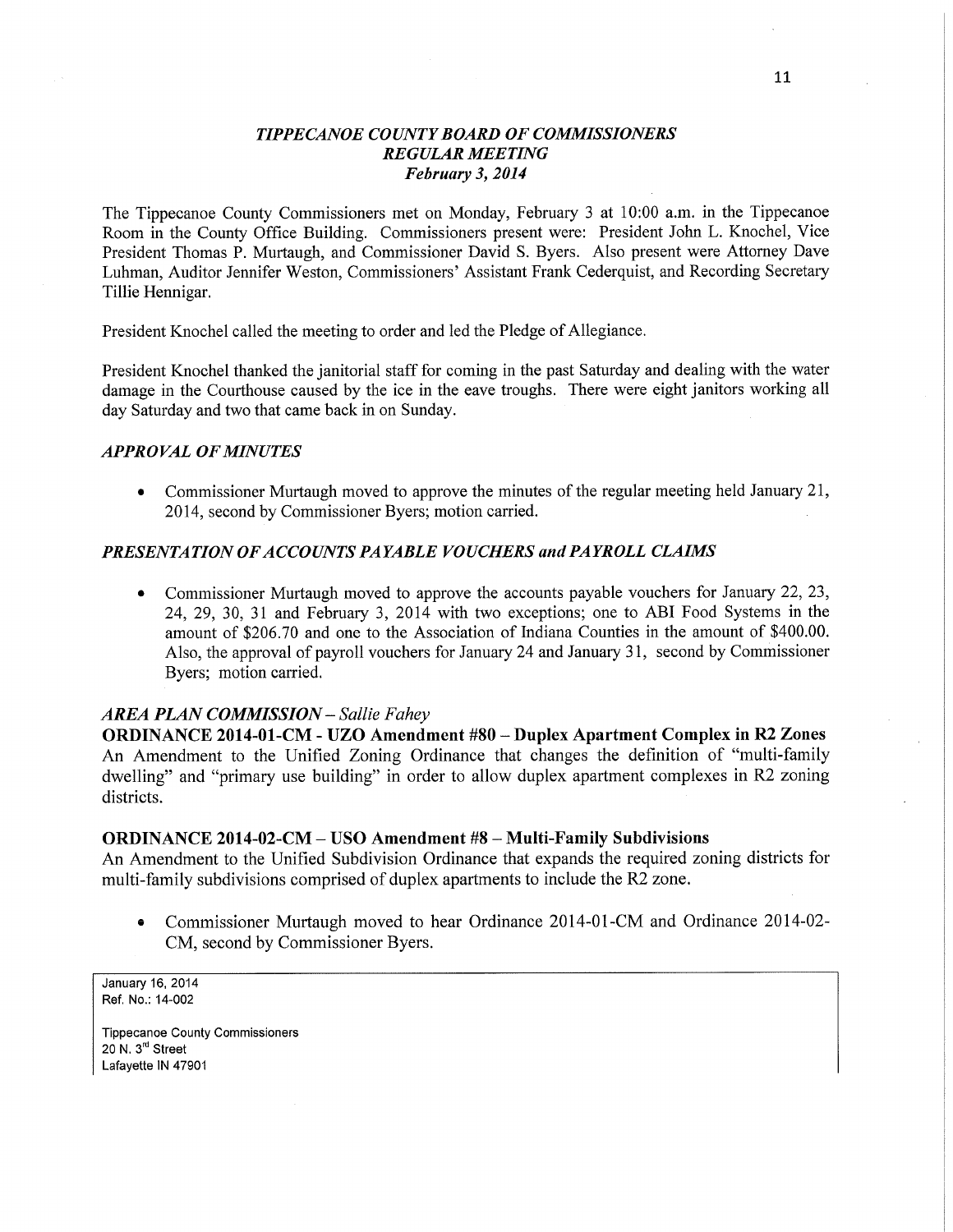#### **CERTIFICATION**

#### RE: UZO AMENDMENT #80--DUPLEX APARTMENT COMPLEXES IN R2 ZONES:

An amendment to the Unified Zoning Ordinance that changes the definitions of "multi-family dwelling" and "primary use building" in order to allow duplex **apartment** complexes in R2 zoning **districts** 

Dear **Commissioners:** 

As Secretary to the Area **Plan Commission** of Tippecanoe County. **I** do **hereby certify** that at a public hearing **held** on January 15, 2014, the Area Plan **Commission** of Tippecanoe **County voted** 13 yes *-* **0** no on the motion to approve the enclosed amendment to the Unified Zoning Ordinance. Therefore, the Area Plan **Commission** of Tippecanoe County recommends to the Tippecanoe **County Commissioners** that the **proposed** zoning ordinance **amendment** be **approved.** 

Sincerely,

Sallie Dell **Fahey**  Executive Director

**January** 16. 2014 Ref. No.: 14-008

**Tippecanoe** County **Commissioners**  20 N. 3''1 **Street Lafayette** IN 47901

#### **CERTIFICATION**

RE: USO AMENDMENT #8--MULTl-FAMILY **SUBDIVISIONS:** 

An amendment to the Unified Subdivision **Ordinance that expands** the **required** zoning **districts** for multi-family subdivisions **comprised** of duplex **apartments** to include the R2 **zone** 

Dear **Commissioners:** 

As Secretary to the Area Plan **Commission** of Tippecanoe County, **I** do **hereby** certify **that** at a **public** hearing **held** on **January** 15, 2014 the Area Plan **Commission** of Tippecanoe County voted 13 yes **-** *0* no on the motion to approve the enclosed amendment to the Unified **Subdivision** Ordinance. Therefore, the Area Plan **Commission** of Tippecanoe **County recommends** to the **Tippecanoe**  County **Commissioners that** the proposed **subdivision ordinance** amendment be approved.

Sincerely,

Sallie Dell Fahey Executive **Director** 

APC Director Fahey said the Amendments are companions; one for the zoning ordinance and the other for the subdivision ordinance. Together the two amendments would allow apartment complexes, if comprised solely of duplex style buildings, in R2 zoning districts versus the standard multi-family R3 zoning.

President Knochel invited public comment in favor of or opposed to either Ordinance.

Kevin Riley, with Reiling, Teder, and Schrier stated their firm represented one of the developers who had an interest in the Ordinances. His firm has been involved since the early stages and reques<sup>t</sup> Commissioner's approval.

Auditor Weston recorded the vote for Ordinance 2014-01-CM.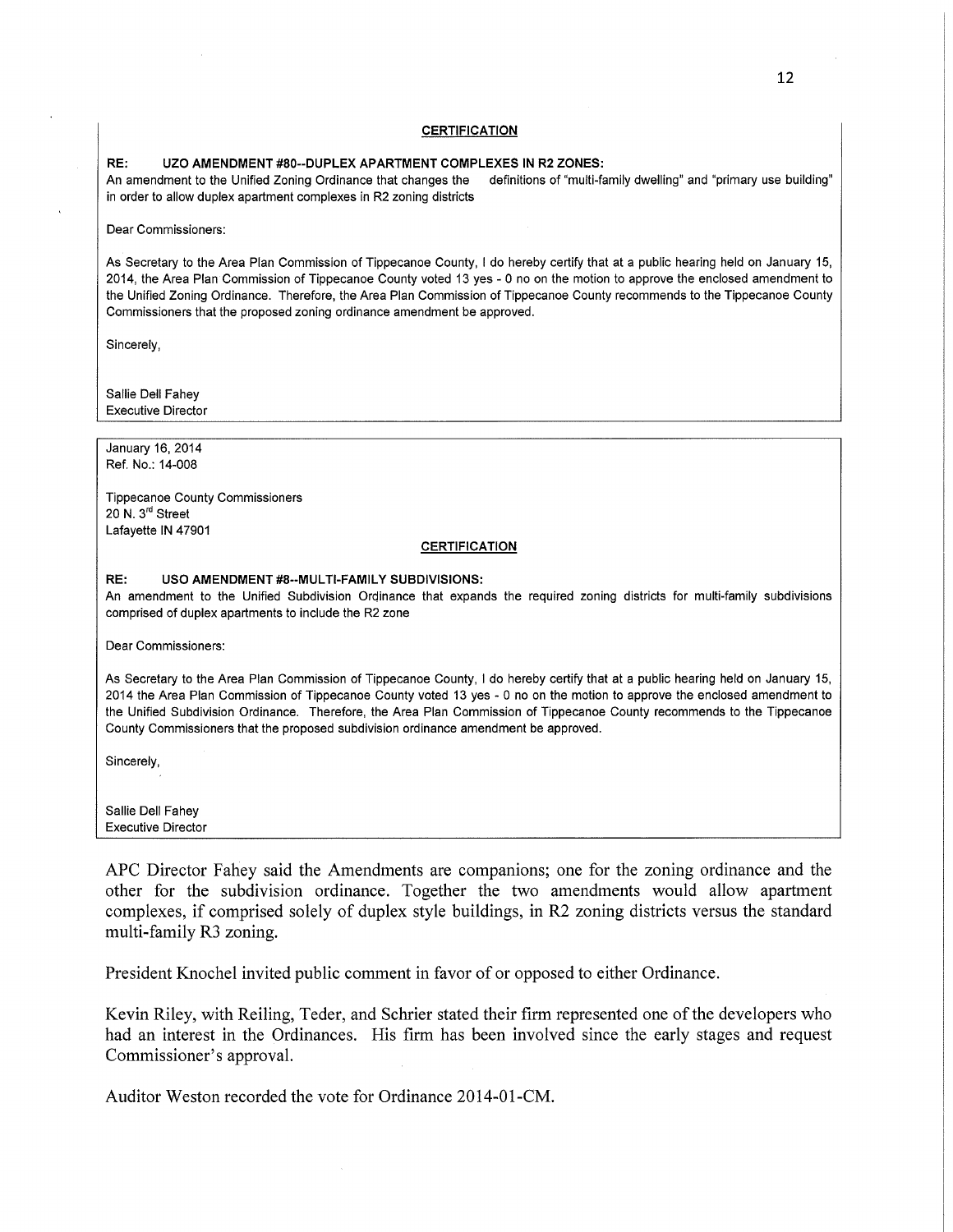Byers Aye Knochel Aye **Murtaugh** Aye

Ordinance 2014-01-CM passed 3-0.

Auditor Weston recorded the vote for Ordinance 2014—02-CM.

| <b>Byers</b> | Aye |
|--------------|-----|
| Knochel      | Aye |
| Murtaugh     | Aye |

Ordinance 2014-02-CM passed 3-0.

Subdivision **Variance S-4438 Blackthorne** Subdivision, **Phase 3 (Major Preliminary** Plat) **A** variance to waive the required cul-de-sac turnaround at the south end of Selwyn Drive (USO Section 5.3-1-h)

Director Fahey said the request is for Blackthome Subdivision, Phase 3 to waive the variance to end the street in a cul-de-sac at the south end of Selwyn Drive. 'At one time, the street would have ended in a cul-de-sac or been a thru street but those options are no longer feasible. Director Fahey said if the Commissioners vote against the variance, the Plan Commission must turn it down. If the Commissioners vote in **favor** of the variance, the **Plan** Commission has the choice to approve or deny. *<i>'*  $\alpha$ <sup>*'*</sup> *'*  $\alpha$ <sup>*'*</sup> *'*  $\alpha$ <sup>*'*</sup> *'*  $\alpha$ <sup>*'*</sup> *'*  $\alpha$ <sup>*'*</sup> *'*  $\alpha$ <sup>'</sup> *'***<sup>***'***</sup>**  $\alpha$ **<sup>'</sup> <b>'**  $\alpha$ <sup>'</sup>  $\beta$ <sup>'</sup>  $\beta$ <sup>'</sup>  $\beta$ <sup>'</sup>  $\beta$ <sup>'</sup>  $\beta$ <sup>'</sup>  $\beta$ <sup>'</sup>  $\beta$ <sup>'</sup>  $\beta$ <sup>'</sup>  $\beta$ <sup>'</sup>  $\beta$ <sup>'</sup>  $\beta$ <sup>'</sup>  $\beta$ 

Highway Director Kuhl spoke for the Highway Department, saying they are not opposed to the **variance.** The plans in APC do show no vehicle access on the road. Instead of a cul-de-sac, the Highway Department would request a guard rail and **reflectors** be placed at the end of the street.

**0** Commissioner Murtaugh moved to approve the subdivision variance S-4438 as presented with the added condition that the developer install a guard rail and reflectors, second by Commissioner Byers; motion carried.

### *HIGH* WA *Y — Opal Kuhl*

# **Bridge #141 Project** *-* **Right** of **Entry, Temporary Grant** of **Right-of-Way, Warranty Deed, Quit**  Claim **Deed, Trustees Authority Affidavit** for **Trustees** of H. **Leroy Trust** and **Martha** L. **Moore Trust, Parcel 1** and **Parcel** 1A

Director Kuhl presented several documents pertaining to two parcels for Bridge #141. Bridge #141 is located on 100 N, east of 550 E and was damaged by the flood. Two parcels are involved **-** Parcel **1** is on the west side of the creek; Parcel 1A is on the east side of the **creek.** The Right of Entry is for both parcels; a Temporary Grant of Right-of—Way in the amount of \$25 for parcel **1** to change the driveway; a Warranty Deed for Parcel **1** in the amount of \$10,000; a Warranty Deed for Parcel 1A in the amount of \$7,110 — both Warranty Deeds include damages and property; a Quit Claim Deed for Parcel 1 in the amount of \$10; and a Trustees Authority Affidavit due to the three owners living in three different cities.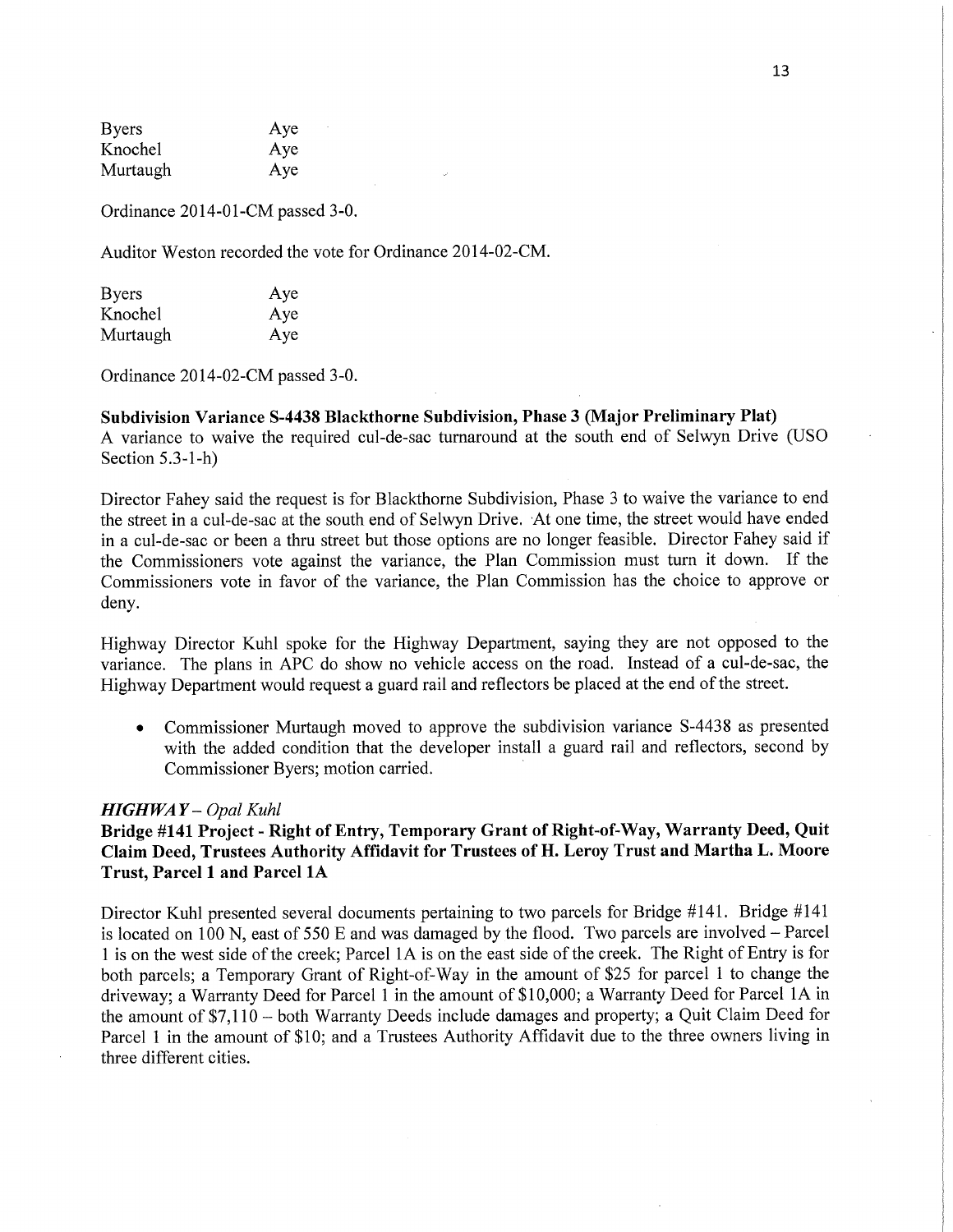**0** Commissioner Murtaugh moved to approve the Bridge #141 project Right of Entry, Temporary Grant of Right-of—Way, Warranty Deed, Quit Claim Deed, and the Trustees Authority Affidavit as presented, second by Commissioner Byers; motion carried.

# Grant of Right-of-Way

Director Kuhl presented a Grant of Right-of—Way for Bobolink Drive at Cumberland Avenue from Citation Homes. The section of road is approximately 100 feet long and was added to Bobolink Drive to connect it to Cumberland. Bobolink Drive is an existing street in Wake Robin subdivision, south of the new, unopened Cumberland Road.

**0** Commissioner Murtaugh moved to approve the Grant of Right-of-Way for Bobolink Drive as presented, second by Commissioner Byers; motion carried.

# **License** and **Permit** Bond **— Milestone** Contractors, **L.P.**

Director Kuhl presented a license and permit bond from Milestone Contractors in the amount of \$5,000 for work in the County right-of-way.

**0** Commissioner Murtaugh moved to approve the license and permit bond for Milestone Contractors as presented, second by Commissioner Byers; motion carried.

# *COURT* SER *VICES - Cindy Houseman*  **Interagency Referral Agreement with Lisa Werth**

Court Services Executive Director Houseman presented an Interagency Referral Agreement with Lisa Werth stating that Ms. Werth teaches an 8 hour, one day alcohol and drug class. The only time her services are utilized is when it's impossible to get the person into other **classes.** 

• Commissioner Murtaugh moved to approve the Interagency Referral Agreement with Lisa Werth as presented, second by Commissioner Byers; motion carried.

# *GRANTS - Laurie Wilson*  Permission to **Apply** for Grant

Grant Facilitator Wilson requested permission to apply for a grant for the Romney Sewer District. Ms. Wilson will apply to various foundations on behalf of Romney Sewer District to attempt to obtain alternative funding to begin the construction of the sewer project. Initially, \$100,000 is needed to obtain easements, archeological and environmental surveys and approvals, engineering, design plans, and legal guidance.

**0** Commissioner Murtaugh moved to approve permission to apply for the grant for the Romney Sewer District as presented, second by Commissioner Byers; motion carried.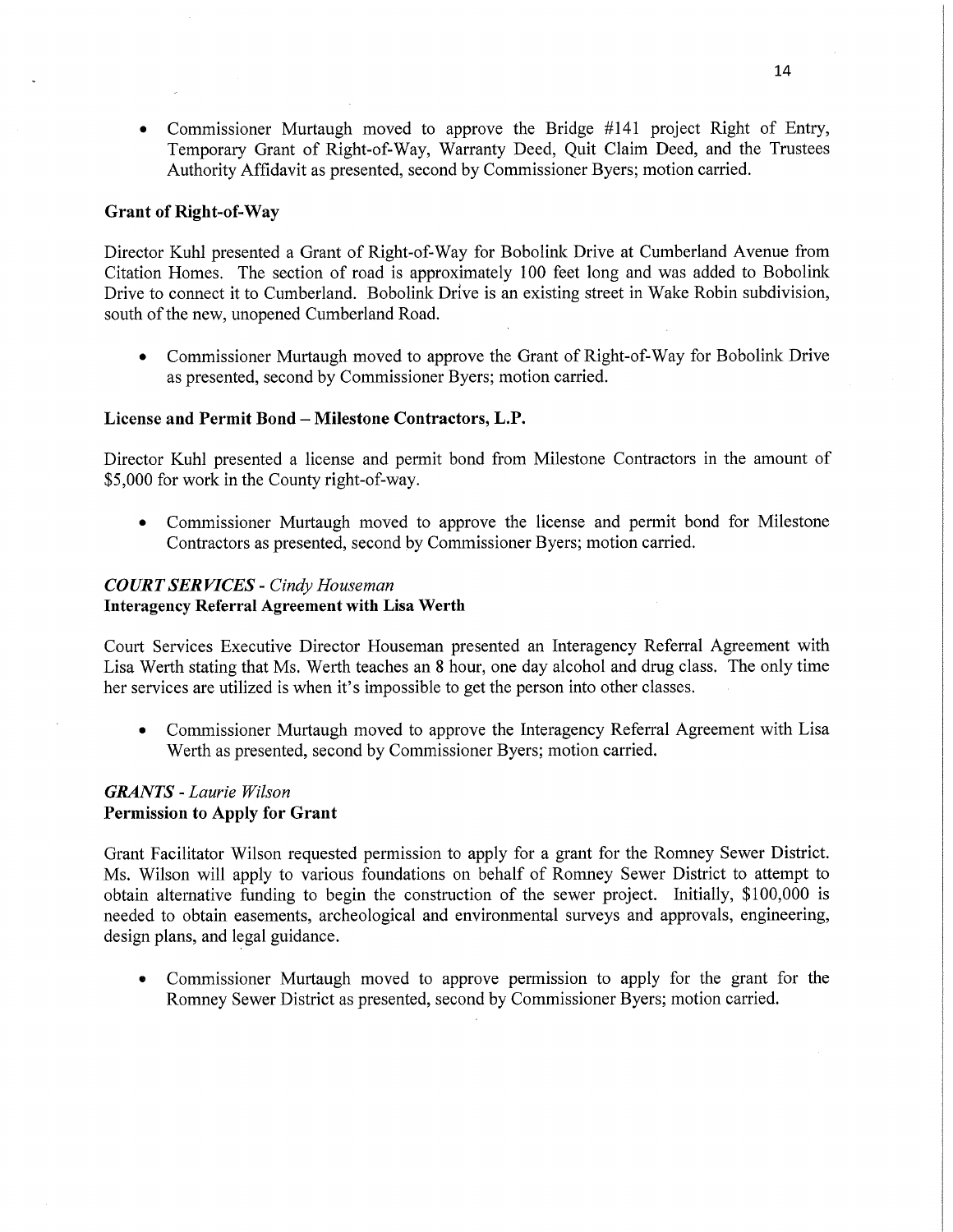# **MOU/Contract**

Grant Facilitator Wilson presented a contract for the JDAI Grant in the amount of \$25,000 for Strategies for Youth, Inc. to train the trainer for "Policing the Teen Brain Training for Law Enforcement Officers".

**0** Commissioner Murtaugh moved to approve the JDAI grant as presented, second by Commissioner Byers; motion carried.

# *RESOLUTION 2014-06-CM UPDA TING CUMULATIVE CAPITAL PLAN*

Attorney Luhman said Resolution 2014-06-CM amends the Capital Improvement Plan, adding a new project GGG— Capital Outlay Expenditures for the Calendar Year 2014 m the amount of \$821, 758. The Resolution also provides additional funding in 2014 for four existing projects – Copier Leases in the amount of \$145,000; Grant Contingency in the amount of \$7 500; Capital Outlay for Information Services Computer Hardware and Software in the amount of \$230,023; and Annual Building Repair and Maintenance for the County Office Building, the Courthouse, and the building at 629 N.  $6<sup>th</sup>$ Street in the amount of \$222,574.

**0** Commissioner Murtaugh moved to approve Resolution 2014-06-CM updating the Cumulative Capital plan as presented, second by Commissioner Byers; motion carried.

# *RESOL UTION 2014-07-CM UPDATING ECONOMIC DEVELOPMENT INCOME* TAX *PLAN*

Attorney Luhman said Resolution 2014-07-CM modifies the Economic Development Income Tax (EDIT) Plan by adding one new project. Project number 81 – Intersection Connection in the amount not to exceed \$200,000 will provide complementary youth development, higher education, financial literacy, and health and wellness services at the Ivy Tech Community College, Lafayette campus.

Additional funding will be provided for Project Numbers 3, 4, 6, 7, 10, 19, 20, 24, 38, 40, 43, 46, 49, 50, 51, 58, 66, 73, 77, 79, and 81.

**0** Commissioner Murtaugh moved to approve Resolution 2014-07-CM updating the EDIT plan as presented, second by Commissioner Byers; motion carried.

# *UNFINISHED/NEW BUSINESS* – none

### *REPORTS* ON *FILE*

The following reports will be on file in the Commissioner's Office:

Treasurer *—* December and January Building Commission Central Mail and Duplicating *-* 2013 Library Board of Health